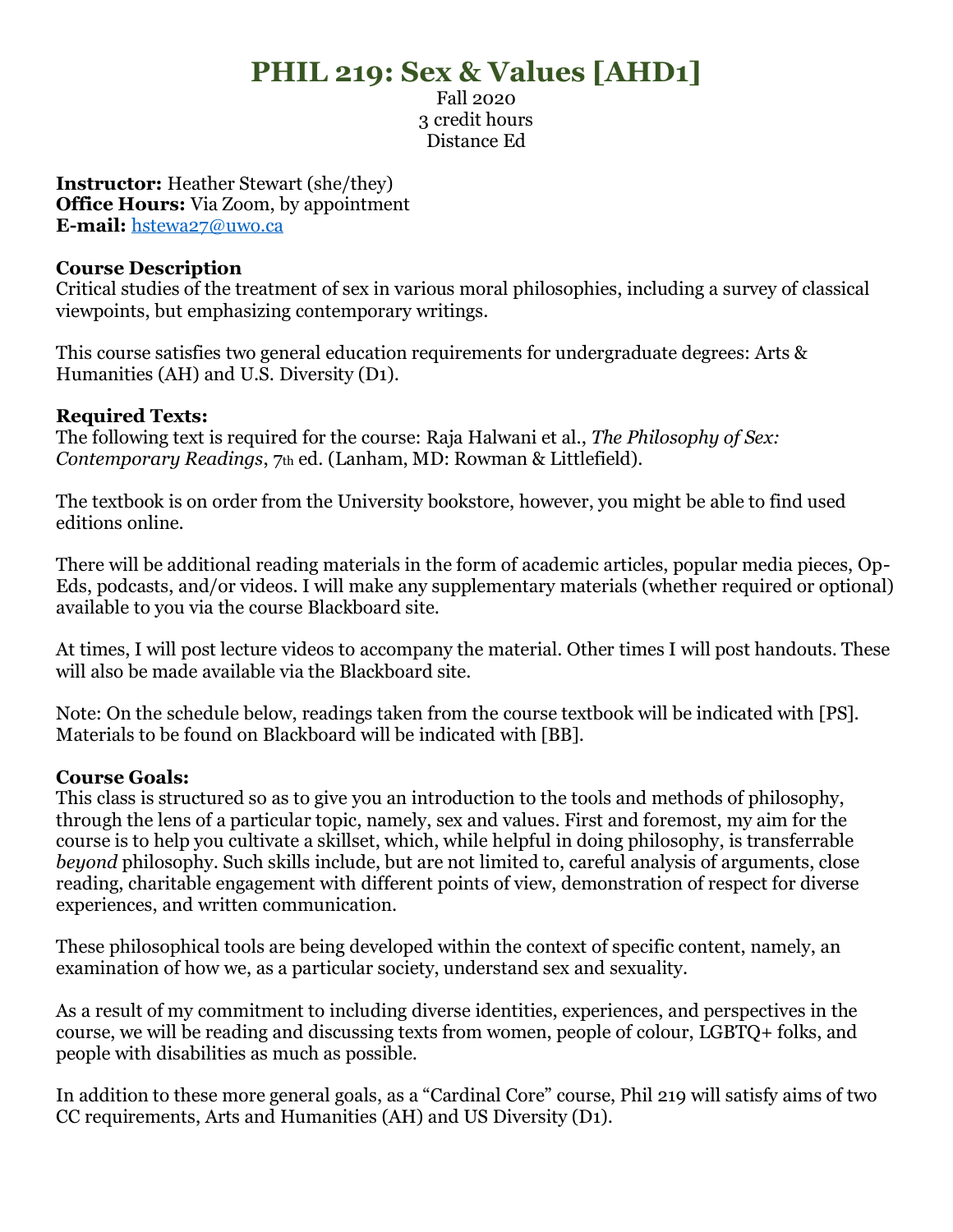As an **Arts & Humanities Cardinal Core** requirement, this course is concerned with understanding texts of philosophy. Students who satisfy this requirement will demonstrate that they are able to do all of the following:

- a. Critically evaluate and synthesize texts and other forms of expression in the arts and humanities using primary and/or secondary materials.
- b. Demonstrate an understanding of the reciprocal relationship between (1) social and cultural factors in their historical context and (2) intellectual inquiry and creative expression within Philosophy.
- c. Represent and critically respond to multiple points of view on cultural issues in different historical, social, and/or cultural contexts.
- d. Communicate effectively in speech and writing, paying particular attention to the use of evidence in interpretive arguments, through citation appropriate to the discipline.

**Assessment of these aims:** our readings will include both contemporary sources, as well as contemporary secondary sources that engage with works from the ancient and early modern European traditions. We will discuss conflicting arguments on the moral assessment of various sexual practices. A variety of assignments, including short quizzes, forum discussions, and writing assignments will test each of these skills. Grades will depend on careful reading with high comprehension and critical writing about complex concepts and moral theses.

As a **D1 Cardinal Core** requirement, this course will broaden students' understanding of how the experiences and opportunities of individuals and/or groups in the United States are shaped by the various historical, cultural and social structures and processes of stratification locally or globally. This course centers on the interactions of gender, sex, and sexuality, and the interactions of these categories with other social demographics. Students who satisfy this requirement will demonstrate that they are able to do all of the following:

- e. Identify how historical, social, and cultural structures and processes shape understandings of race, class, and gender and/or their interaction with other social demographics in the US.
- f. Demonstrate understanding of how these structures and processes affect the life experiences and opportunities of individuals and/or groups in the US.
- g. Identify, interpret, and evaluate evidence from different social locations and from multiple points of view.

**Assessment of these aims:** the content of the course involves discussion and written work requiring students to understand the way that sexuality is socially constructed, and how sex and love intersect with dynamics of race, class, gender, and other identity elements that impinge upon us whether we want them to or not. Students will be required to consider the moral aspects of behavior rather than merely revert to stereotypes or assumptions. Course readings and assignments emphasize the contingency of particular social forms including various experiences and expressions of sexuality, sexual identity, and sexual practices, and demand that students assess these practices in light of moral considerations rather than in light of their prevalence here or anywhere.

**Evaluation:** The course will require the following assignments. You will receive particular details about the assignments (e.g., the writing assignments) closer to the assignment dates.

# • **Quizzes: 25% (5 at 5% each)**

 $\circ$  These will be short quizzes (~5-7 questions) covering information from the assigned readings and lecture materials. They will contain questions you should be able to answer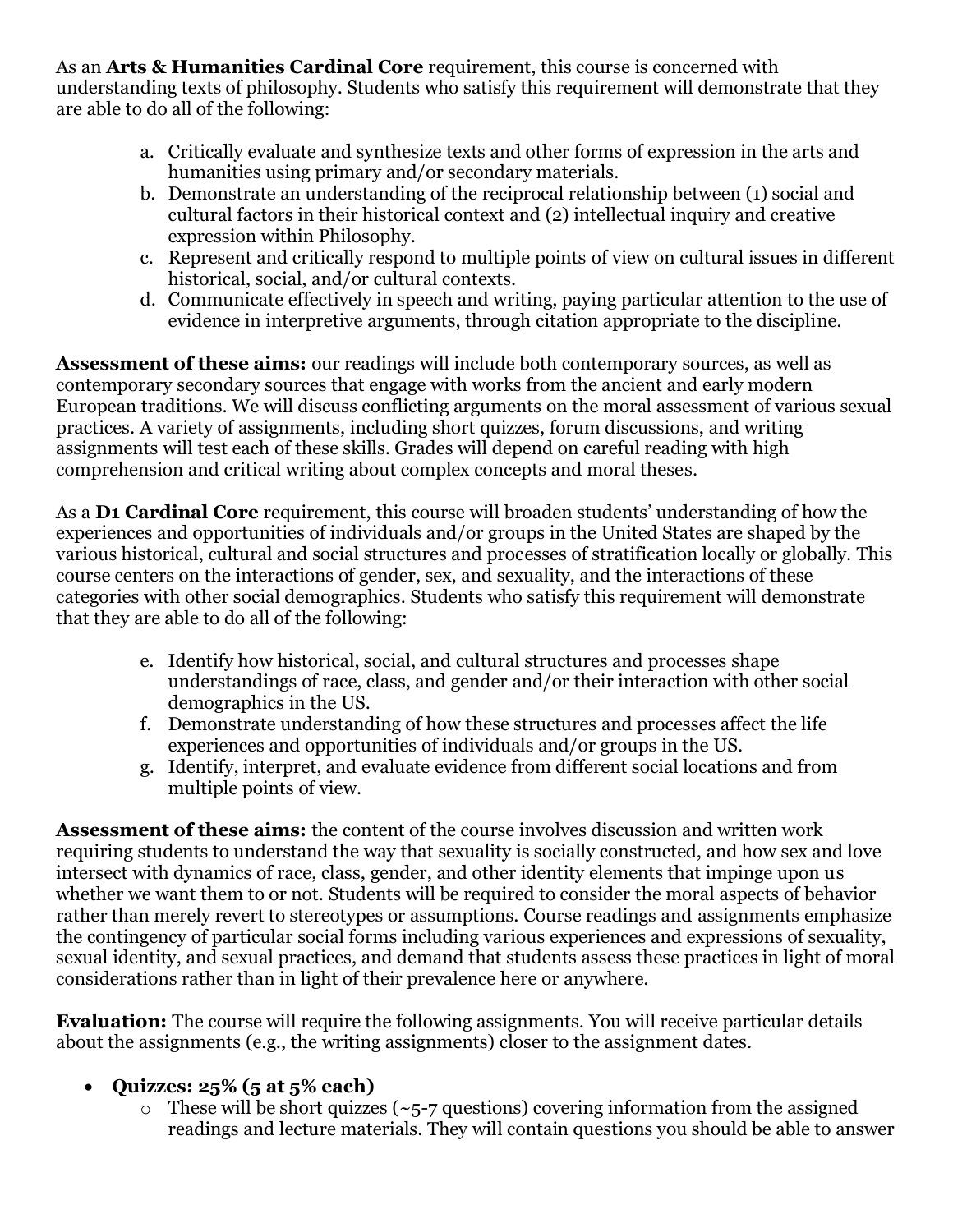if you have stayed up with the reading. The quizzes are intended to help you remain accountable to the course and on top of the reading schedule.

#### • **Forum Discussions: 15%**

o Because we are not meeting in person, or otherwise face-to-face, I want to ensure that you have an opportunity to discuss the course content with each other and with me, and to be an active participant in the class. Bearing that in mind, I require regular engagement in forum discussions. This amounts to your "participation" in the course. There will be forums each week for discussion of the readings for that week. It is expected that you engage in the forums by the Friday of each week (the materials for the week are posted on Mondays – this gives you five days to read, think about, and engage with these materials in the forum). Meaningful forum engagement can take many forms – you can post your own questions, critiques, or ideas about a reading, or you might respond to questions or ideas raised by your peers. The hope is that we can maintain as organic of a discussion as possible.

# • **Op-Ed: 20%**

o This assignment will require that you write a short piece (600-800 words), intended for a popular audience, about one of the themes, concepts, or controversies discussed in the course. This assignment is designed to allow you to be creative in thinking about the course material. It allows you to think about how you would present or explain the content we are covering in the course to a general audience. It also allows you to take and defend a position, and requires that you present and defend that position with a limited amount of words!

## • **Response Papers: 40% (2 at 20% each)**

o You will be required to write two response papers throughout the semester. These are expected to be between 1000 and 1200 words. The response papers have two aims: 1) to demonstrate that you understand the course content, and 2) to allow you to take and defend a position of your own. You can, for example, write a response paper in which you set out a position from one of the papers we've read in the course, and then show why you agree (or disagree) with the author's argument. You might also choose to present two contrasting views we have covered and take a position on which you think is stronger. These assignments are intended to require close reading of courses texts, as well as to enhance your skills in argument analysis and written communication.

You will note that there is no cumulative final exam in this class. It is more interesting and important to me that you remain engaged throughout the course – as opposed to trying to cram for a cumulative exam at the end. I want you to put in your best effort to stay up with the material regularly throughout the semester. The assignment schedule is designed to help you do that.

Note: There will not be an extra credit offered in this course. The expectation is that all students do the same work and meet the same evaluative standards to pass the course.

#### **Grading:**

| A+: 97-100 (4.0) | $B + 87 - 89(3.3)$ | $C_{1}: 77-79(2.3)$  | D+: 69-67 $(1.3)$ | F: 59 or below $(0.0)$ |
|------------------|--------------------|----------------------|-------------------|------------------------|
| A: 93-96 (3.7)   | $B: 83-86(3.0)$    | $C: 76-74(2.0)$      | D: $66-64(1.0)$   |                        |
| A-: 90-92 (3.5)  | $B-30-82(2.7)$     | $C-$ : 73-70 $(1.7)$ | D-: 63-60 $(0.7)$ |                        |

#### **Course Expectations:**

• **Sensitivity and Respect**: The content of this course engages with topics that can be deeply personal, or might otherwise be sensitive to yourself or other classmates. It is imperative that you engage all topics in the course with sensitivity and respect. It is not required, nor is it expected, that you will agree with all of the positions represented in the class. That said, you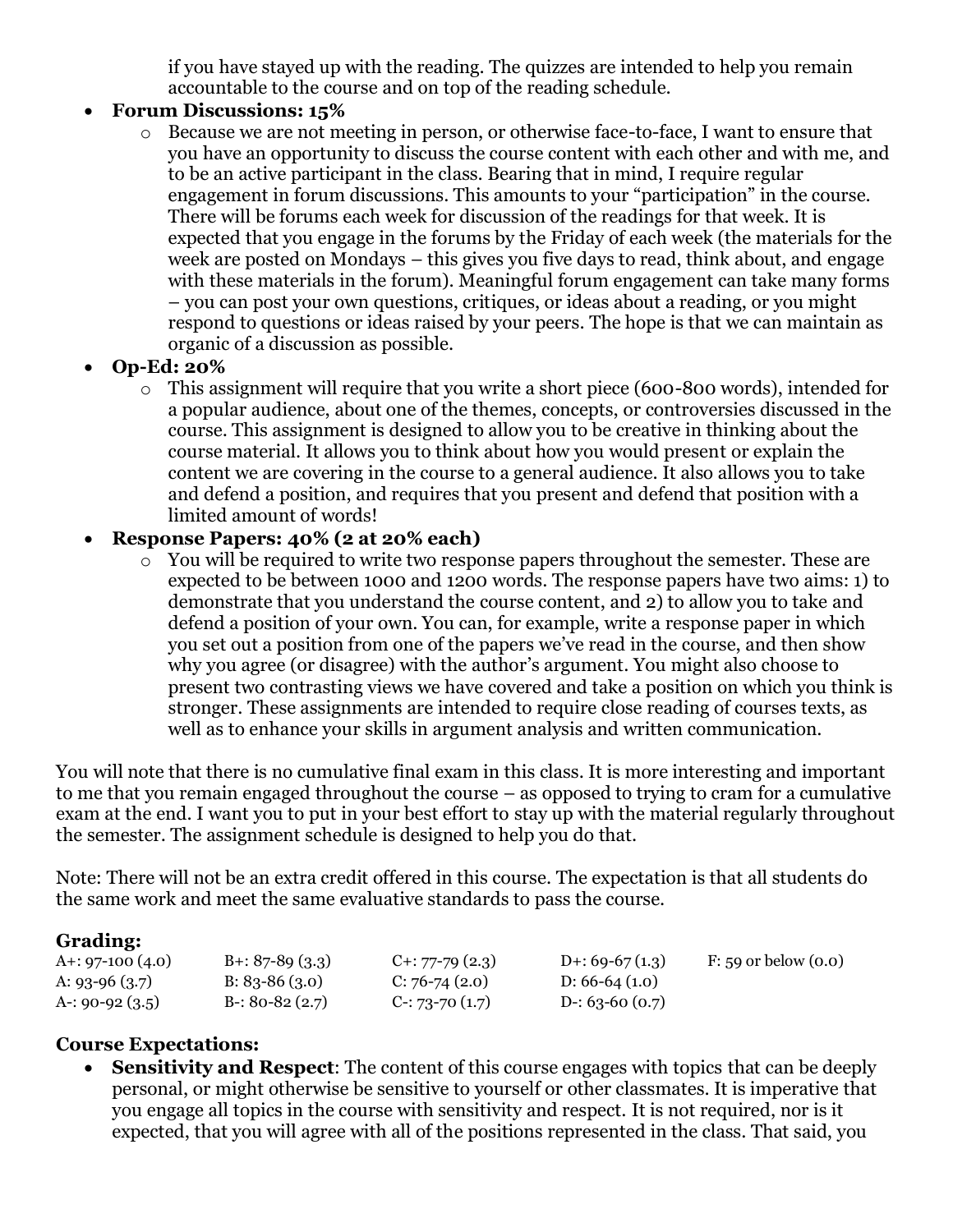are required and expected to engage with all positions presented in the course charitably and respectfully.

- **Forum Etiquette**: Throughout the course, you will be expected to engage in discussion with your peers via forum posts. While forum posts are not held to the standard of essay writing, you should still engage professionally. Keep in mind that this is not social media – make sure you are writing in complete sentences and in ways that are accessible to your peers. Moreover, keep in mind that when we are not engaging face to face, some of the context and/or the tone of our comments can be lost in translation. Bearing that in mind, I ask that you try to frame your forum comments in ways that are not likely to be misinterpreted, or otherwise read as, something disrespectful. While I want everyone to feel comfortable raising questions, I also ask that you use judgement about what is appropriate to ask in the forum. If you are unsure about something, do not hesitate to ask me.
- **Email Etiquette**: Conduct all email correspondence with me in a professional manner. Just like the forum, remember that this is not social media – use complete sentences and refrain from using slang. Also, when sending email, be sure to include the course number (PHIL 219) in the email subject line, include an appropriate greeting (e.g., "Dear Prof. Stewart), and sign your name at the end (e.g., so I know who is emailing me!)
- **Engagement**: Though this course is being delivered entirely online, you are expected to engage with the course content, with me, and with your peers on a regular basis. You are expected to keep up with the material, to complete the readings, and to finish and submit assignments by the stated deadline. You will get the most out of this course by staying on top of things and not allowing yourself to fall behind.

#### **How to Succeed in this Course:**

I want you to be successful in this course, meaning that I want you to grasp the course content and also master the philosophical skills mentioned above (e.g., argumentation, critical analysis, close reading, written communication). In order for you to be successful in the course, you must remain engaged with the course content. This means watching lecture videos, reviewing outlines, reading all assigned material, and thoughtfully engaging with assignments.

I strongly encourage you to complete the assigned readings *at least twice:* once before reviewing the lecture and/or outlines and again after having done so. I also encourage you to engage in close reading (e.g., annotate the text, make notes, and jot down questions that arise for you while reading). When completing a reading, think critically about the author's position – do you agree? Do you disagree? Why? Begin thinking through your own position on the given topic, and how you might argue for that position. Actively reading and thinking through the arguments as you go will help you get the most out of the readings.

It is very likely that you will find some of the readings in this course difficult. Again, I encourage you to read them more than once, supplementing with course lectures and outlines to help dissect the material.

Additionally, some of the content of this course might challenge your previously held views, or ask you to consider things outside of your own lived experience. At times, stepping outside of your comfort zone can make you feel defensive, resistant, angry, or even fearful. I ask that you acknowledge these feelings when they arise, and understand that they are part of the process of growing and learning. Changing your mind on something can be uncomfortable, but can be the responsible thing to do in light of new evidence. If anything in the course ever inspires discomfort or dysphoria that goes beyond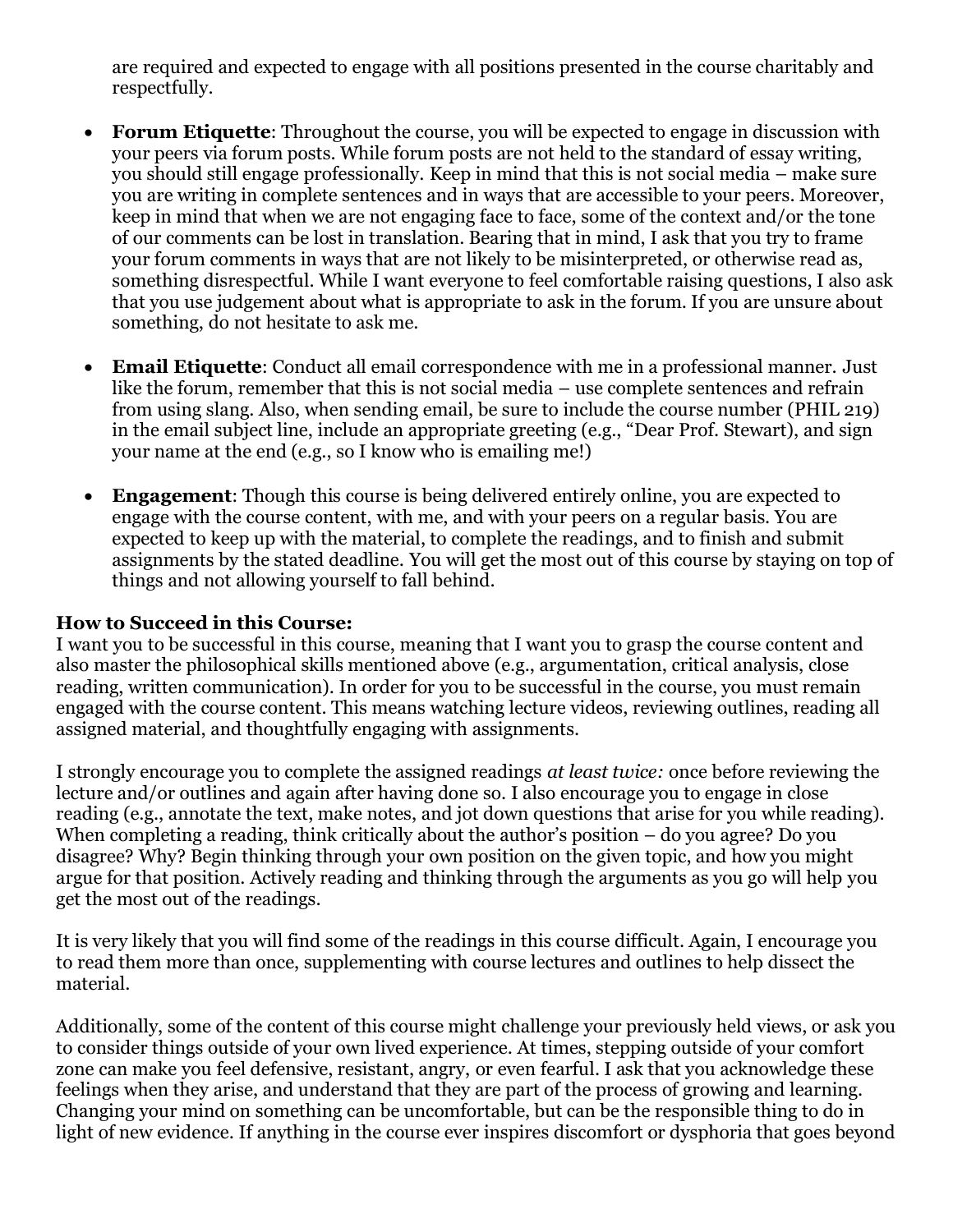this, please do seek out resources with psychological services, or bring this to my attention so I can assist in pointing you toward the appropriate services.

Finally, use me as a resource! I am available to you to discuss the readings, to answer questions, or to explore additional philosophical topics of interest to you. Do not hesitate to ask questions, or to ask for help, whether it be about the course or otherwise. Where I am unable to help directly, I will help point you in the direction of additional resources available to you.

## **University Resources:**

- **Basic Needs Security**: Any student who has difficulty affording groceries or accessing sufficient food to eat every day, or who lacks a safe and stable place to live, and believes this may affect their performance in the course, is urged to contact the Dean of Students at 852- 5787 to learn about available resources and assistance funds, including the [Cardinal Cupboard](https://www.facebook.com/CardinalCupboard/) and th[e Bornwasser Student Emergency Fund.](http://louisville.edu/dos/help/studentemergencyfund) Furthermore, if you are comfortable notifying me please do so and I will do my best to connect you with whatever resources I can.
- **Writing Center**: The Writing Center [\(http://coldfusion.louisville.edu/webs/a-](http://coldfusion.louisville.edu/webs/a-s/writingcenter/)

[s/writingcenter/\)](http://coldfusion.louisville.edu/webs/a-s/writingcenter/) has a staff dedicated to assisting you in becoming a better writer. Everyone can benefit from having an additional set of eyes on their writing, and I strongly encourage you to make use of this resource for improving your organization, style, and grammar. Do note that the staff at the writing center are not likely to be experts in the subject matter. In other words, they are not to help you with the content of your essay, though they can be of great assistance in improving your writing about the content.

**REACH** (Resources for Academic Achievement): REACH and the Learning Resource Center [\(http://www.reach.louisville.edu\)](http://www.reach.louisville.edu/) provide a variety of academic support programs, including individual and small group tutors, to help you achieve your academic goals. This is an invaluable resource that I strongly encourage you to take advantage of.

#### **Other Helpful Resources:**

There are a lot of resources online, but they vary greatly in terms of their quality. If you are looking for supplementary resources on any of our topics, or want to explore topics in philosophy more generally, there are some reliable sites you should look to first:

- **SEP (The Stanford Encyclopedia of Philosophy):** <http://plato.stanford.edu/>
- **IEP (The Internet Encyclopedia of Philosophy):** <http://www.iep.utm.edu/>
- **The UnMute Podcast**
- **Philosophy Bites Podcast**

If there is a particular topic in philosophy you are interested in learning more about, and you would like recommended resources, please feel free to ask! I would be happy to point you in the direction of good source materials.

#### **Accessibility and Accommodation:**

The University of Louisville is committed to providing access to programs and services for qualified students with disabilities. If you are a student with a disability and require accommodation to participate and complete requirements for this class, notify me immediately and contact the Disability Resource Center 119 Stevenson Hall, (502) 852-6938, for verification of eligibility and determination of specific accommodations. For more information: [http://louisville.edu/disability/.](http://louisville.edu/disability/)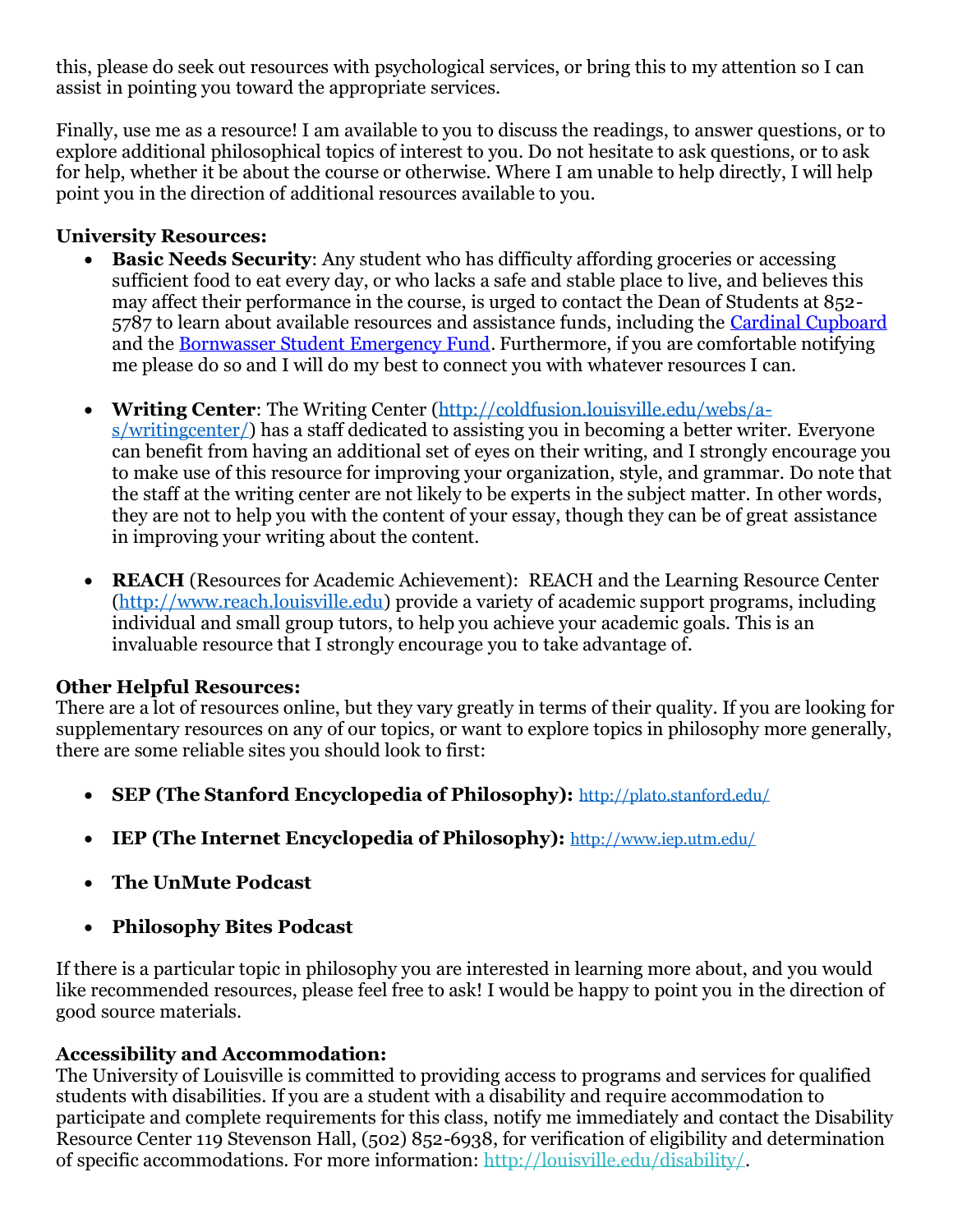If you need accommodations for this course, please let me know (or, have the Disability Resource Center let me know) about what your needs for the course are *in advance.* It is imperative to do this at the outset. Accommodations cannot be granted retroactively.

#### **Title IX/Clery Act Notification:**

Sexual misconduct (including sexual harassment, sexual assault, and any other nonconsensual behavior of a sexual nature) and sex discrimination violate University policies. Students experiencing such behavior may obtain confidential support from the PEACC Program (852-2663), Counseling Center (852-6585), and Campus Health Services (852-6479). To report sexual misconduct or sex discrimination, contact the Dean of Students (852-5787) or University of Louisville Police (852-6111).

Disclosure to University faculty or instructors of sexual misconduct, domestic violence, dating violence, or sex discrimination occurring on campus, in a University-sponsored program, or involving a campus visitor or University student or employee (whether current or former) is not confidential under Title IX. Faculty and instructors must forward such reports, including names and circumstances, to the University's Title IX officer.

For more information, see the Sexual Misconduct Resource Guide [\(http://louisville.edu/hr/employeerelations/sexual-misconduct-brochure\)](http://louisville.edu/hr/employeerelations/sexual-misconduct-brochure).

Harassment of any kind will not be tolerated in this course.

#### **Diversity:**

The University of Louisville strives to foster and sustain an environment of inclusiveness that empowers us all to achieve our highest potential without fear of prejudice or bias. We commit ourselves to building an exemplary educational community that offers a nurturing and challenging intellectual climate, a respect for the spectrum of human diversity, and a genuine understanding of the many differences – including race, ethnicity, gender, gender identity/expression, sexual orientation, age, socioeconomic status, disability, religion, national origin, or military status – that enrich a vibrant metropolitan research university. We expect every member of our academic family to embrace the underlying values of this vision and to demonstrate a strong commitment to attracting, retaining and supporting students, faculty and staff who reflect the diversity of our larger society." For more information: [http://louisville.edu/diversity/.](http://louisville.edu/diversity/)

This course aims to reflect a diversity of sexual orientations, identities, and experiences. We will demonstrate maximal respect for sexual diversity in this course, and we will learn from each other's unique experiences.

#### **Academic Integrity:**

"Academic dishonesty is prohibited at the University of Louisville. It is a serious offense because it diminishes the quality of scholarship, makes accurate evaluation of student progress impossible, and defrauds those in society who must ultimately depend upon the knowledge and integrity of the institution and its students and faculty." For more information: [http://louisville.edu/dos/students/studentrightsandresponsibilities.](http://louisville.edu/dos/students/studentrightsandresponsibilities)

It ought to go without saying that anything you submit for this course (whether formal assignments, forum posts, etc.) needs to be your own work. Anything that you include that are not your original thoughts or your own words needs to be properly cited. If you have any questions about whether something requires citation, it is better to ask me *in advance.* There are serious consequences for plagiarism, and the Dean of Academic Affairs will be notified of any violations of this policy.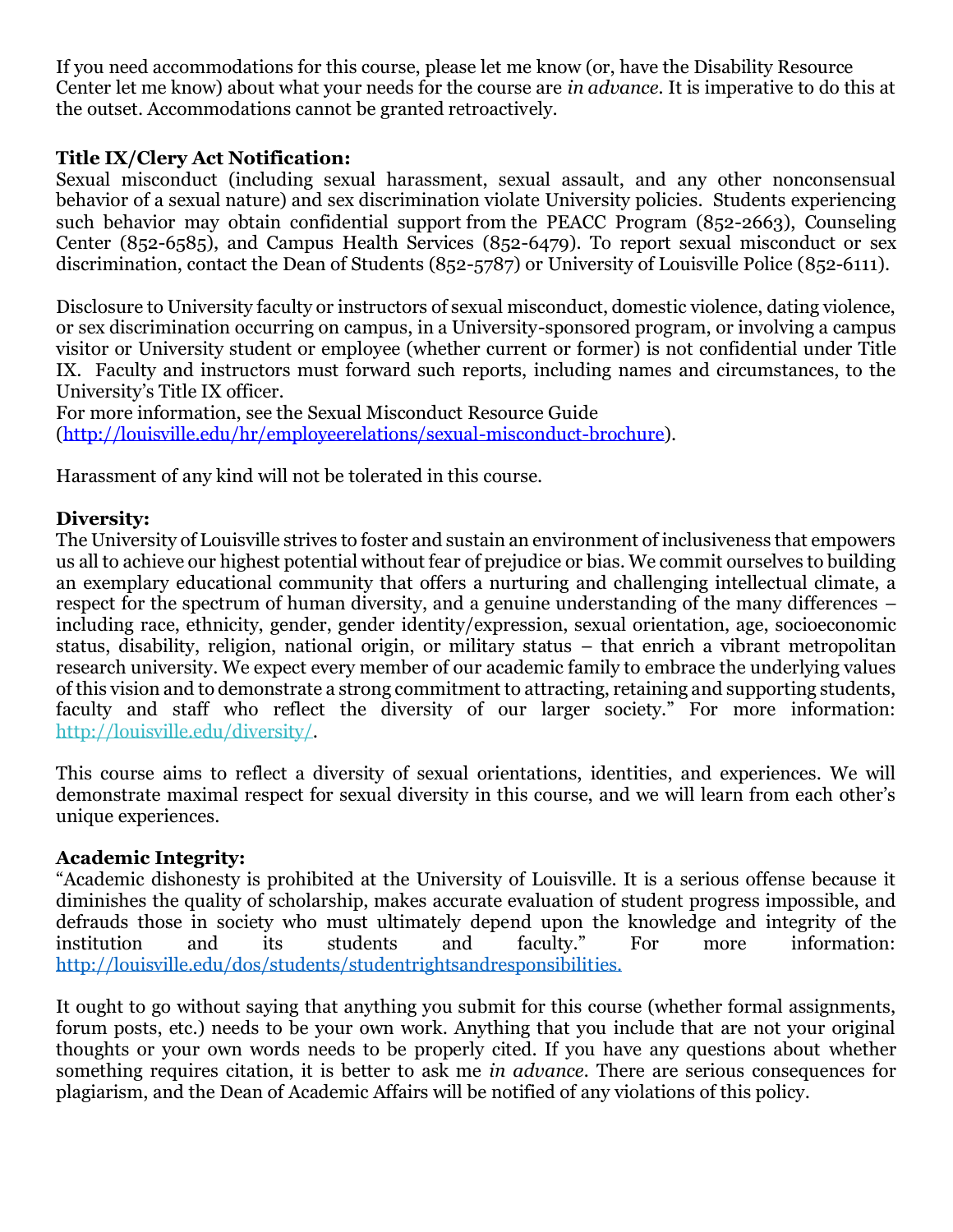# **Course Reading and Assignment Schedule:**

**Note:** This syllabus is intended to serve as our guide through the semester. While I don't anticipate that it will change much, it may be necessary to make changes as we go along. I reserve the right to make such changes as necessary, and I appreciate your flexibility. Should any changes be necessary, I will notify you via Blackboard and circulate a revised syllabus.

| <b>Class Number, Topic, +</b><br><b>Guiding Questions:</b>                                                     | <b>Date Materials Posted</b><br>By + Other Important<br>Dates: | <b>Readings + Assignment Schedule:</b>                                                                                                                                                                                                                                                          |
|----------------------------------------------------------------------------------------------------------------|----------------------------------------------------------------|-------------------------------------------------------------------------------------------------------------------------------------------------------------------------------------------------------------------------------------------------------------------------------------------------|
| One:<br>What is Philosophy,<br>Anyway?<br><b>Basic Philosophical Skills</b>                                    | August 17, 2020                                                | Introduction (BB)<br><b>Syllabus Overview (BB)</b><br>Some basics on Philosophy – what, why,<br>and how? (BB)                                                                                                                                                                                   |
| Two:<br>Introduction to the Course:<br>Topics, Aims, & Content<br>Warnings                                     | <b>August 19, 2020</b>                                         | "Introduction: The Analytic Categories of<br>the Philosophy of Sex" (PS)<br>Optional:<br>SEP Entry, "Sex and Sexuality" (BB)                                                                                                                                                                    |
| Three:<br>What is Love (Baby Don't<br>Hurt Me)?<br>What is the Relation<br>Between Love and Sex?               | <b>August 24, 2020</b>                                         | Plato, Symposium (BB)<br>Jeremy Reid, "Plato on Love and Sex" (BB)<br>Simone de Beauvoir, The Second Sex,<br>excerpts (BB)<br>Kate Kilpatrick, "Love is a Joint Project"<br>(BB)<br><b>Optional:</b><br>SEP Entry, "Love"<br>The UnMute Podcast, "Carrie Jenkins On<br>Love and Happiness" (BB) |
| Four:<br>Love, Romantic and Other                                                                              | August 31, 2020                                                | Noel Merino, "The Problem with "We":<br>Rethinking Joint Identity in Romantic Love"<br>Audre Lorde, "Uses of the Erotic, the Erotic<br>as Power" (BB)<br>Myisha Cherry, "Love, Anger, and Racial<br>Injustice" (BB)<br>Barrett Emerick, "Love and Resistance"<br><b>Quiz 1 due September 2</b>  |
| Five:<br>Relationships, Romantic<br>and Sexual, Part I: Queer<br>Identities, Sexualities, and<br>Relationships | September 7, 2020                                              | Robin Dembroff, "What is Sexual<br>Orientation?" (PS)                                                                                                                                                                                                                                           |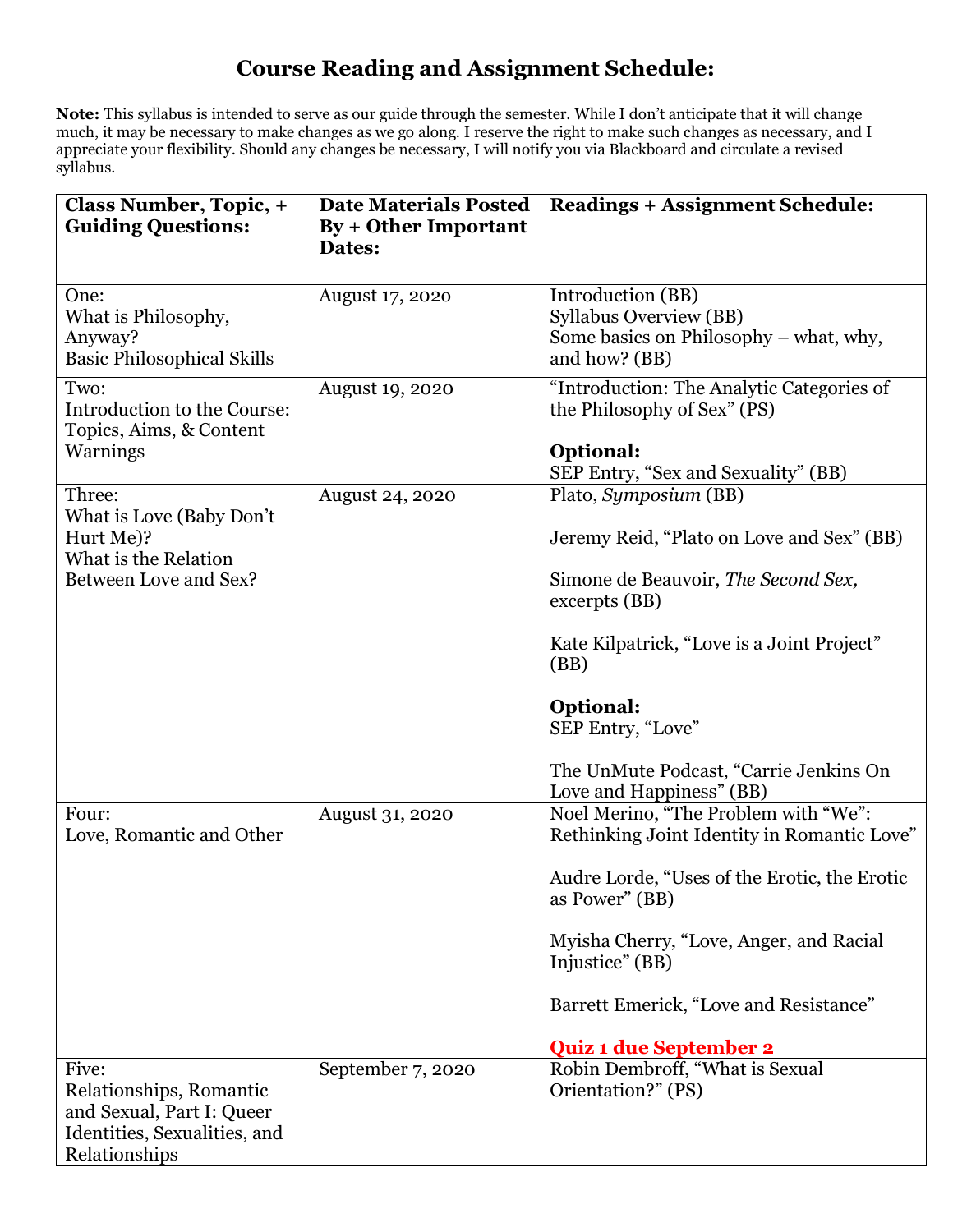|                                                              |                    | Robin Dembroff and Cat Saint-Croix, "Yep,<br>I'm Gay: Understanding Agential Identity"<br>(BB)                                                  |
|--------------------------------------------------------------|--------------------|-------------------------------------------------------------------------------------------------------------------------------------------------|
|                                                              |                    | Kayley Vernallis, "Bisexuality and Bisexual<br>Marriage" (PS)                                                                                   |
|                                                              |                    | <b>Optional:</b><br>The UnMute Podcast, "John Corvino on<br>Homosexuality" (BB)                                                                 |
|                                                              |                    | Kristen Cochrane, "Why Heteronormativity"<br>is a Bad Thing" (BB)                                                                               |
|                                                              |                    | Heather Stewart, "This International Day<br>Against Homophobia, Biphobia, and<br>Transphobia, Let's Come Together to Resist<br>Bi-Erasure" (BB) |
| Six:<br>Relationships, Romantic                              | September 14, 2020 | Elizabeth Brake, "Is Loving More Better"<br>The Values of Polyamory" (PS)                                                                       |
| and Sexual Part II: Ethical<br>Polyamory & Non-<br>Monogamy  |                    | Carrie Jenkins and Jonathan Jenkins<br>Ichikawa, "On Being the Only Ones" (BB)                                                                  |
|                                                              |                    | <b>Optional:</b><br>Sean Illing, "A Philosopher Makes the Case<br>for Polyamory" (BB)                                                           |
|                                                              |                    | <b>Quiz 2 due September 16</b>                                                                                                                  |
| Seven:                                                       | September 21, 2020 | Shaun Miller, "BDSM"                                                                                                                            |
| Playing with Power<br>Ethically: Fetishes, Kink,<br>and BDSM |                    | Sofia Gray, "Kink, Sex and Disability: What<br>You Need to Know" (BB)                                                                           |
|                                                              |                    | Mark Hay, "The Pleasure and Pain of Being<br>Disabled in the BDSM Community" (BB)                                                               |
|                                                              |                    | Robin Zheng, "Why Yellow Fever Isn't<br>Flattering: A Case Against Racial Fetishes"<br>(BB)                                                     |
|                                                              |                    | <b>Optional:</b><br>Gigi Engle, "Consent and BDSM: What You<br>Should Know" (BB)                                                                |
| Eight:<br><b>Flirting and Dating</b>                         | September 28, 2020 | Carrie Jenkins, "The Philosophy of Flirting"<br>(BB)                                                                                            |
|                                                              |                    | John Portmann, "Chatting is Not Cheating"<br>(PS)                                                                                               |
|                                                              |                    | <b>Stuart Jeffries, "Is Online Dating Destroying</b><br>Love?" $(BB)$                                                                           |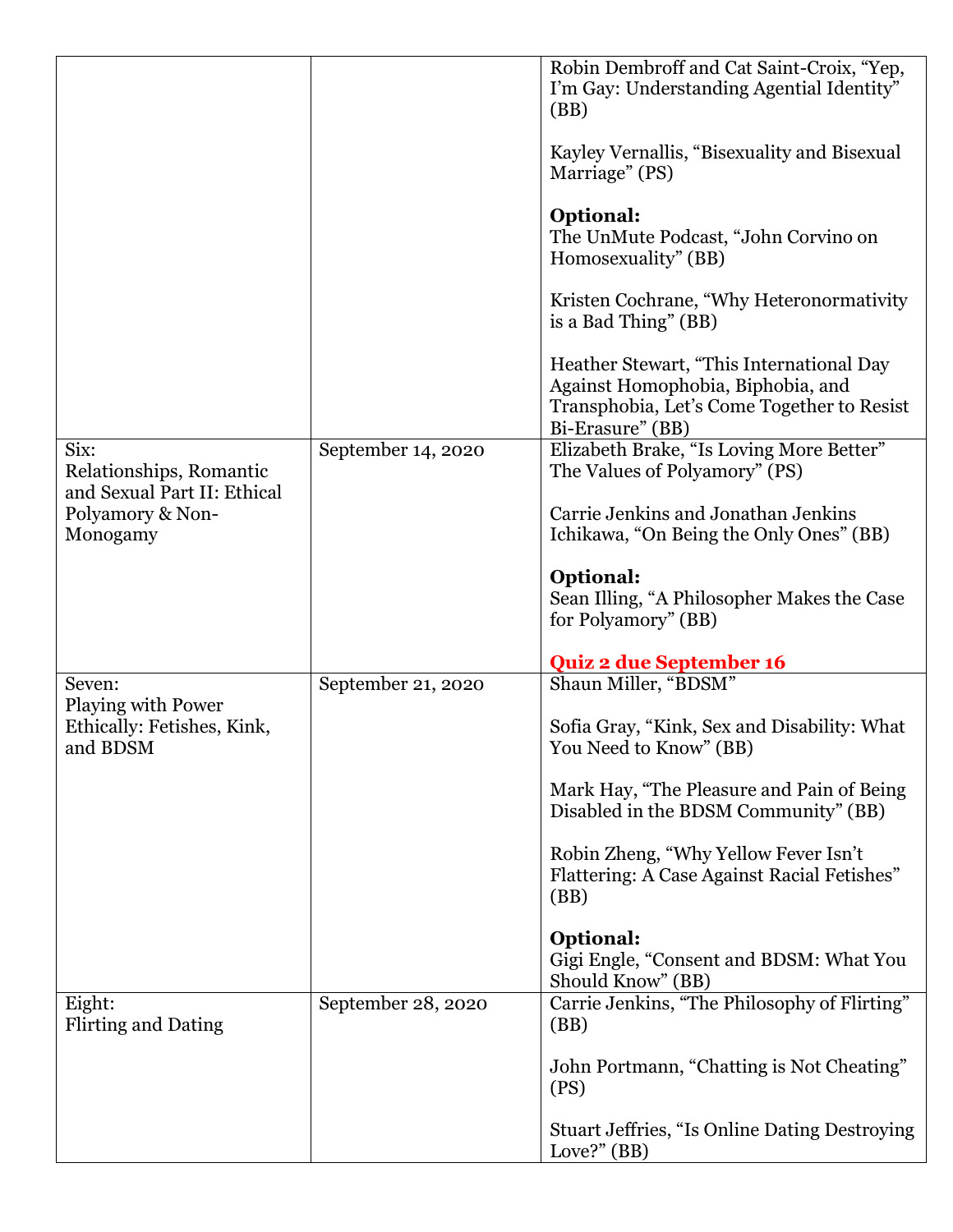|                       | Cheryl Abbate, "It's Not Just a Personal<br>Preference: Racialized Discrimination in the<br>Tinder Context" (BB) |
|-----------------------|------------------------------------------------------------------------------------------------------------------|
|                       | <b>Quiz 3 due September 30</b>                                                                                   |
| October 5, 2020       | Catch up on anything you might have                                                                              |
| <b>Mid-Term Break</b> | missed, and relax!                                                                                               |
|                       |                                                                                                                  |
|                       | Response paper 1 due October 9 at                                                                                |
|                       | 11:59 PM                                                                                                         |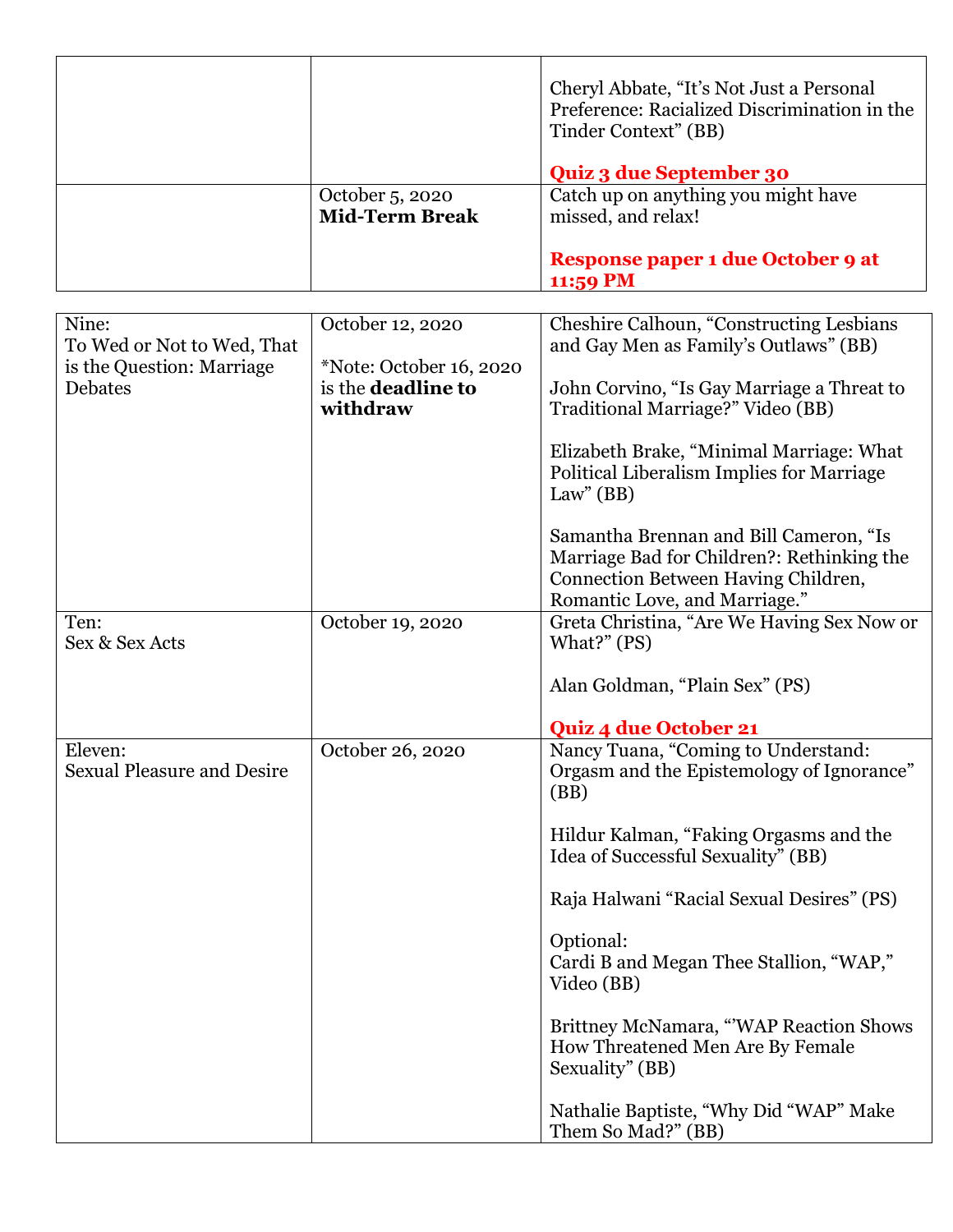| Twelve:                                      | November 2, 2020                                                            | Quill (Rebecca) Kukla, "Sex Talks" (BB)                                                                                                         |
|----------------------------------------------|-----------------------------------------------------------------------------|-------------------------------------------------------------------------------------------------------------------------------------------------|
| <b>Sex Talk and Sexual</b><br>Negotiation    | Note: November 3, 2020<br>is <b>Election Day</b> – don't<br>forget to vote! | Kristen Roupenian "Cat Person" (BB)                                                                                                             |
| Thirteen:<br>Consent                         | November 9, 2020                                                            | Alan Wertheimer, "Consent and Sexual<br>Relations" (PS)                                                                                         |
|                                              |                                                                             | Adriel Trott, "The Limits of Consent in<br>Sexual Ethics"                                                                                       |
|                                              |                                                                             | Quill (Rebecca) Kukla, "A Nonideal Theory<br>of Sexual Consent" (BB)                                                                            |
|                                              |                                                                             | <b>Quiz 5 due November 11</b>                                                                                                                   |
| Fourteen:<br>Objectification &<br>Harassment | November 16, 2020                                                           | Sandra Bartky, Femininity and Domination:<br>Studies in the Phenomenology of<br>Oppression, excerpts (BB)                                       |
|                                              |                                                                             | Lina Papadaki, "Sexual Objectification" (PS)                                                                                                    |
|                                              |                                                                             | Jennifer Saul, "On Treating Things as<br>People: Objectification, Pornography, and<br>the History of the Vibrator" (BB)                         |
|                                              |                                                                             | Bonnie Mann, "Creepers, Flirts, Heroes, and<br>Allies: Four Theses on Men and Sexual<br>Harrassment" (BB)                                       |
|                                              |                                                                             | <b>Optional:</b><br>SEP Entry, "Feminist Perspectives on<br>Objectification"                                                                    |
|                                              |                                                                             | Op-Ed due November 18 at 11:59 PM                                                                                                               |
| Fifteen:<br><b>Sexual Violence</b>           | November 23                                                                 | Kelly Oliver, <i>Hunting Girls</i> , excerpts (BB)                                                                                              |
|                                              | Note: Thanksgiving<br><b>Break</b> is November 25-<br>29, 2020              | Heather Stewart, "Why Didn't She Say<br>Something Sooner?' Doubt, Denial,<br>Silencing, and the Epistemic Harms of the<br>#MeToo Movement" (BB) |
|                                              |                                                                             | Susan Brison, "Why I Spoke Out About One<br>Rape but Stayed Silent About Another" (BB)                                                          |
|                                              |                                                                             | Ann Cahill, <i>Rethinking Rape</i> , excerpts (BB)                                                                                              |
|                                              |                                                                             | Linda Alcoff, Rape and Resistance, excerpts<br>(BB)                                                                                             |